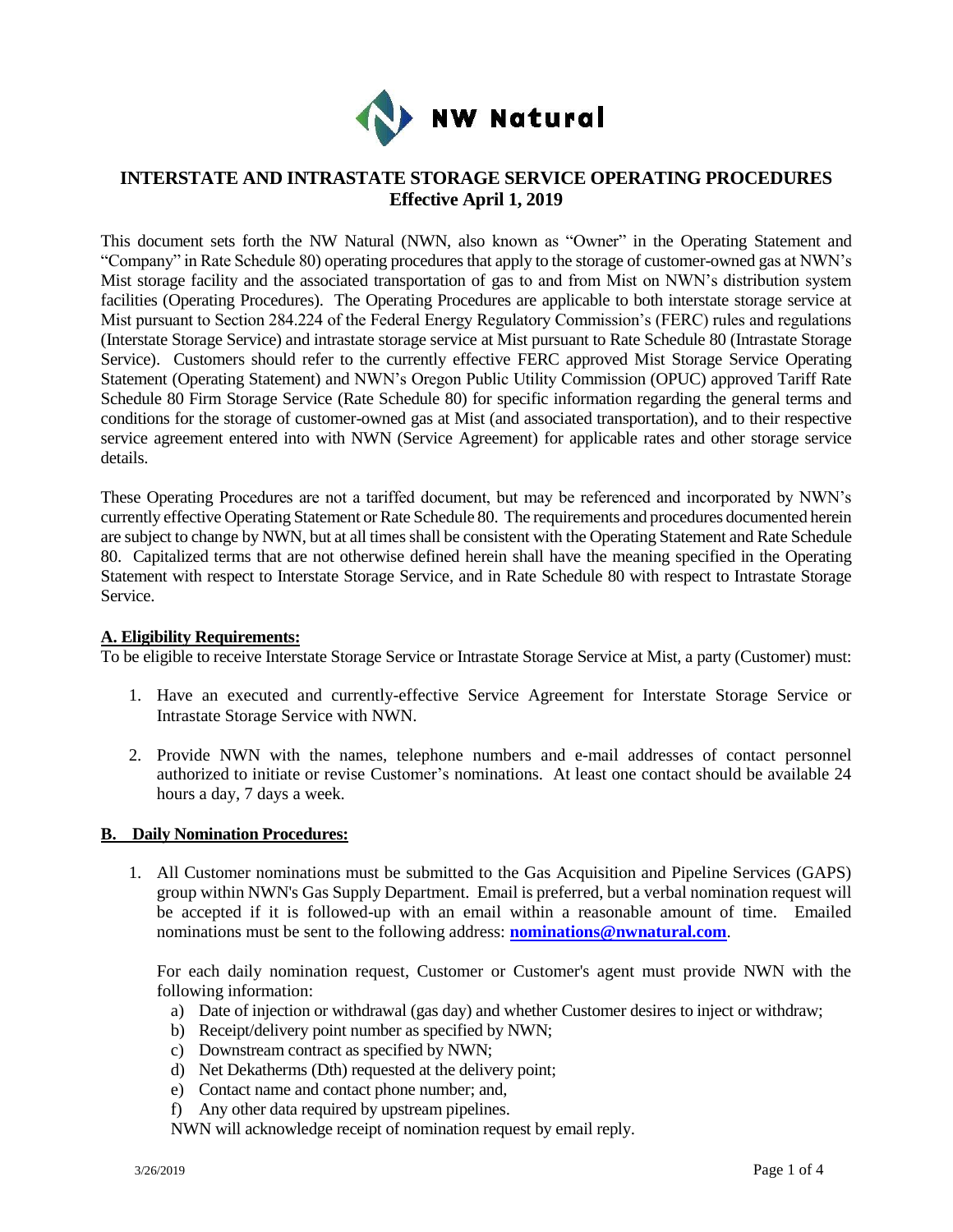## **Changes to existing nominations during the course of the gas day should be clearly marked on the nomination form.**

- 2. All nomination requests must be received by NWN at least one hour prior to the Northwest Pipeline nomination deadlines.
- 3. All nominations should match Customer's anticipated storage activity as closely as possible on a daily basis.
- 4. NWN will notify Customer of its confirmation of the nomination in advance of the applicable upstream pipeline's next effective nomination deadline based on when Customer's nomination was received by NWN. At all times, NWN's provision of storage services will be subject to NWN system operating conditions, and NWN's storage service scheduling priority provisions per the Operating Statement or Rate Schedule 80, as applicable, regarding the applicable level of service being scheduled. Unless otherwise agreed or as limited by system operating constraints, all confirmed volumes will be delivered by Customer, or redelivered by NWN, at a uniform hourly rate of confirmed quantity divided by twenty-four (24). Variance from the uniform hourly rate will be allowed by NWN if NWN determines that it would not be detrimental to the operation of NWN's storage and related transportation facilities or adversely affect NWN's other customers. NWN must receive confirmation from Customer's upstream transporter prior to commencing any receipts or deliveries for Customer.
- 5. On any day, NWN is not obligated to receive or deliver on a firm basis more than the MDIQ or MDWQ specified in the Customer's firm Storage Service Agreement. On any day, NWN is not obligated to receive from or deliver to Customer any minimum quantity for "Interruptible" Interstate Storage Service. Should operating conditions allow for as-available or authorized overrun nomination requests, they will be scheduled on the next available nomination cycle. Please refer to the following scheduling priorities for firm, as-available, interruptible (available under Interstate Storage Service only) and authorized overrun nominations:

| <b>Service Priorities</b> | <b>Scheduling Process</b>                                                                                                                                                                                                                                                                                                                                                                                                                                                                                                                                                                        |
|---------------------------|--------------------------------------------------------------------------------------------------------------------------------------------------------------------------------------------------------------------------------------------------------------------------------------------------------------------------------------------------------------------------------------------------------------------------------------------------------------------------------------------------------------------------------------------------------------------------------------------------|
| Firm                      |                                                                                                                                                                                                                                                                                                                                                                                                                                                                                                                                                                                                  |
| (Highest Priority)        | NWN review of storage accounts.                                                                                                                                                                                                                                                                                                                                                                                                                                                                                                                                                                  |
|                           | Customer nominations are confirmed for the next available processing<br>cycle.                                                                                                                                                                                                                                                                                                                                                                                                                                                                                                                   |
|                           | Firm service has priority over all other classes of service. In most cases,                                                                                                                                                                                                                                                                                                                                                                                                                                                                                                                      |
|                           | firm service has scheduling priority ahead of previously scheduled lower<br>classes of service, i.e., firm service has intraday bumping rights. However,<br>firm service nominations received outside of the timely or evening cycles<br>may be prorated based on prior confirmation of other firm Customer as-<br>available MDWQ requests, and such nominations will not bump previously<br>scheduled interruptible service after the ID2 cycle.                                                                                                                                                |
| As-Available              | This level of service is only available to firm Customers so that they may<br>nominate up to the full the MDWQ specified in their Service Agreements<br>when a Customer's Working Gas inventory falls below fifty percent (50%)<br>of its Maximum Storage Capacity. The MDWQ amounts that are subject<br>to this priority level represent the difference between the full MDWQ<br>specified in the Service Agreement and the Firm MDWQ amount that<br>NWN can provide due to Customer's Working Gas level being below 50%<br>as specified in the Table 1 in a Customer's Firm Service Agreement. |
|                           | NWN will determine if additional capability exists to provide a firm<br>Customer with the full MDWQ on any day it is nominated. NWN will                                                                                                                                                                                                                                                                                                                                                                                                                                                         |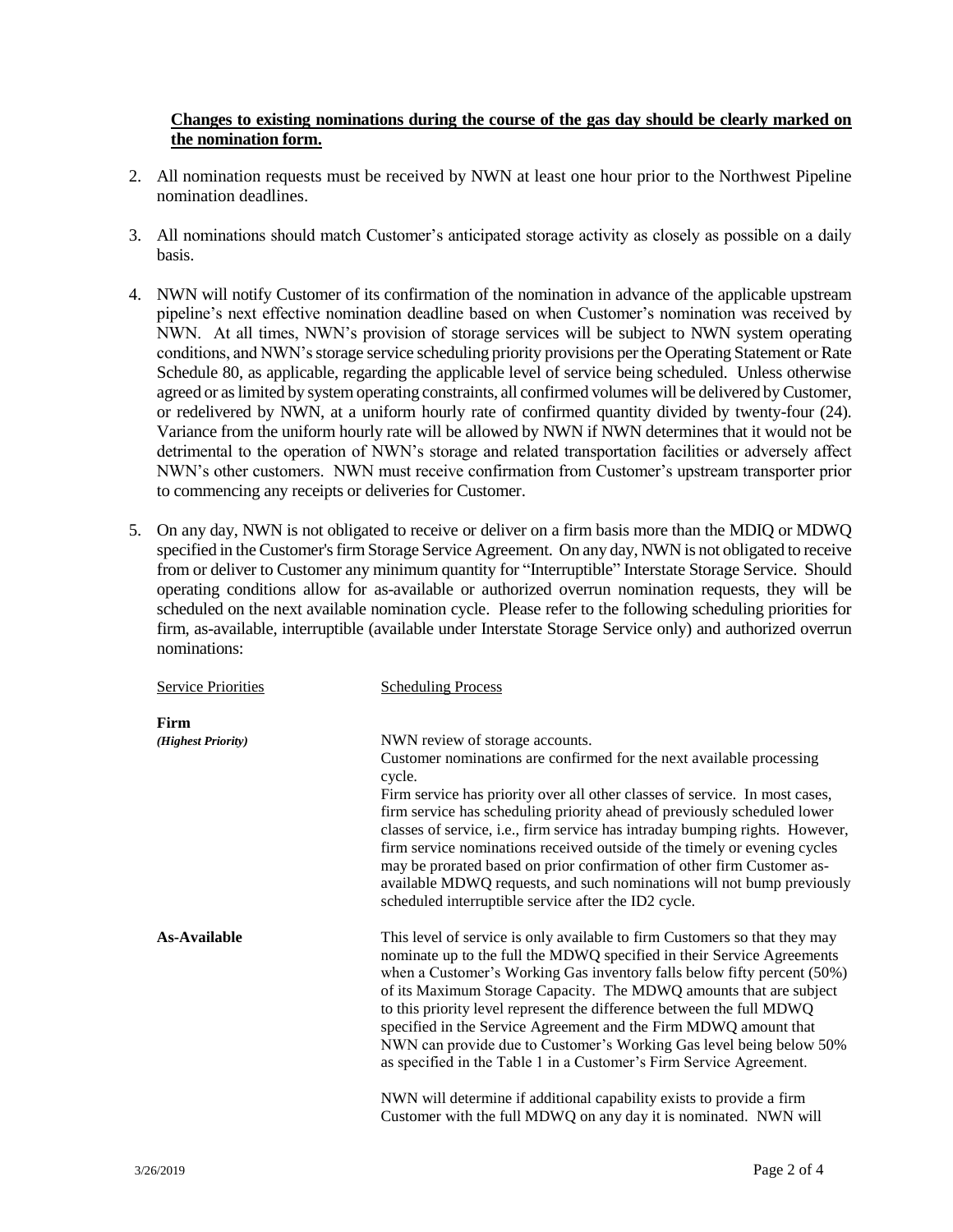|                                                | pro-rate requests in this level of service if needed based on customer<br>MDWQ allocation percentages.<br>Once scheduled, volumes in this priority level can be bumped or reduced<br>only by subsequently received firm service requests, but it will not be<br>bumped by subsequently received as-available service requests.<br>Nominations for this withdrawal of volumes in this priority level can bump<br>previously scheduled interruptible and authorized overrun service requests.                                   |
|------------------------------------------------|-------------------------------------------------------------------------------------------------------------------------------------------------------------------------------------------------------------------------------------------------------------------------------------------------------------------------------------------------------------------------------------------------------------------------------------------------------------------------------------------------------------------------------|
| Interruptible                                  | Interruptible injection or withdrawal nominations under Interstate Storage<br>Service may be requested for any cycle by a Customer, but will be subject<br>to NWN's determination of its ability to provide the requested service.<br>NWN will notify the requesting Customer with a confirmation of any<br>amount it is able to confirm. Interruptible storage service may be bumped<br>in a later nomination cycle by a firm Customer's request or a firm<br>Customer's request for the withdrawal of as-available volumes. |
| <b>Authorized Overrun</b><br>(Lowest Priority) | Only available to firm Customers requesting injections or withdrawals in<br>excess of MDIQ/MDWQ specified in their Service Agreement.<br>Has no bumping rights and can be bumped by all higher priority levels of<br>storage service.                                                                                                                                                                                                                                                                                         |

- 6. Multiple Firm intraday nomination requests received by NWN at the same time may be pro-rated by NWN using the NAESB elapsed pro-rata methodology. Once confirmed and authorized by NWN, nominations by firm Customers during a gas day will not be bumped or reduced in full or in part by NWN due to a subsequent intraday firm nomination unless a Customer is changing its own prior nomination through an intraday nomination request. Firm Customer nomination requests, however, will have priority over previously received and scheduled interruptible Interstate Storage Service and authorized overrun quantity nominations.
- 7. Bumping: interruptible Interstate Storage Service and authorized overrun quantity confirmations are subject to bumping by higher priority levels of service. Such nominations are subject to a reduction to zero flow in the evening cycle, or to the elapsed pro-rata of the confirmed volume using the elapsed prorata methodology in the ID1 and/or ID2 cycles. Bumping in the ID3 or any subsequent cycle will occur to the maximum amount that can be accommodated by the applicable upstream transporting pipelines. Authorized overrun service will be bumped prior to interruptible Interstate Storage Service.
- 8. In the event that NWN has curtailed lower priorities of service and still must limit firm storage service initial injections or withdrawal requests or previously scheduled and confirmed injection or withdrawals for reasons allowed in its Operating Statement or Rate Schedule 80, as applicable, such firm injections or withdrawals will be pro-rated based on each firm Customer's MDIQ or Firm MDWQ as applicable using NAESB elapsed pro rata methodology. If firm Customers must be pro-rated and any firm Customer has not made a timely nomination to schedule its pro-rata share on any such gas day, then the firm Customers that have made timely nomination requests shall, to the extent practicable, be given the ability to inject or withdrawal in amounts greater than their allocated pro-rata share, not to exceed such Customer's MDIQ and firm MDWQ amounts set forth in their Service Agreements. These additional amounts will be identified by NWN and will be subject to bumping in later cycles except post ID3 by firm Customers then electing to receive their portion of the pro-rata share determined for them for that Gas Day. If there is available pro-rata space in the post ID3 cycle, NWN would schedule requests for that space for firm Customers.
- 9. In the event that bumping or restrictions are required, NWN will notify Customers of their revised confirmed amounts via email, instant message and/or phone call.
- 10. In the absence of a nomination, no changes or actions will be taken with regard to the Customer's account(s).